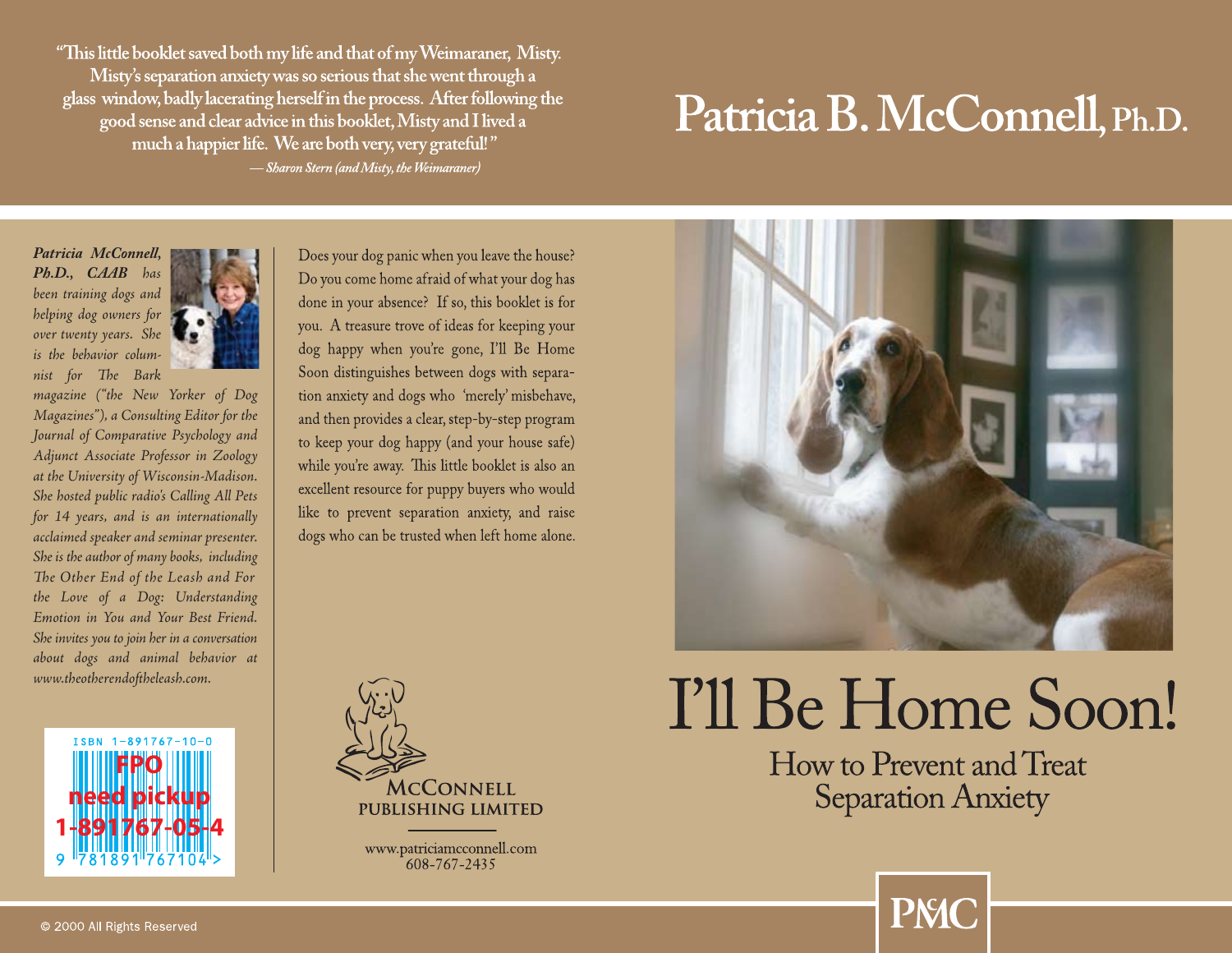### I'll be Home Soon! How to Prevent and Treat

Separation Anxiety

By Patricia B. McConnell, Ph.D.

## If you worry about leaving your dog home alone,<br>both because you love your dog and your house,<br>this little book is for you.

There he is, sitting at the window, looking for all the world<br>like his heart will break if you drive away without him. And<br>there you are, outside, on the other side of the window, feel-<br>ing quilty about leaving and praying like his heart will break if you drive away without him. And there you are, outside, on the other side of the window, feel- ing guilty about leaving,and praying that your house will be in one piece when you get home.

If you worry about leaving your dog home alone, both because you love your dog and your house, this little book is for you. Most dogs can be left home alone during the day and lead happy, fulfilled doggy lives without destroying your house. Some dogs get into trouble at home when you're gone because there's so much fun stuff to do without you to stop them. These dogs don't have <sup>a</sup> seri- ous behavioral problem. Heck, they're not serious at all. They are too busy gleefully chewing on the couch to be serious, and after all, you're not there to stop them. Or they leave a deposit on the carpet because they're not house trained yet, or they bark all day because it's just something to do. (Sort of like watching the soaps, where nothing really happens but it's hard to stop anyway).

But a small number of dogs suffer from a serious problem, called Separation Anxiety, in which they panic at your departure and stay panicked until you return. They may soil the house, eat the window molding, howl in misery all day and/or pant, shake and drool entire lakes of scared doggy saliva. An actual case of full-blown Separation Anxiety is truly heart-rending, because the dog is in a